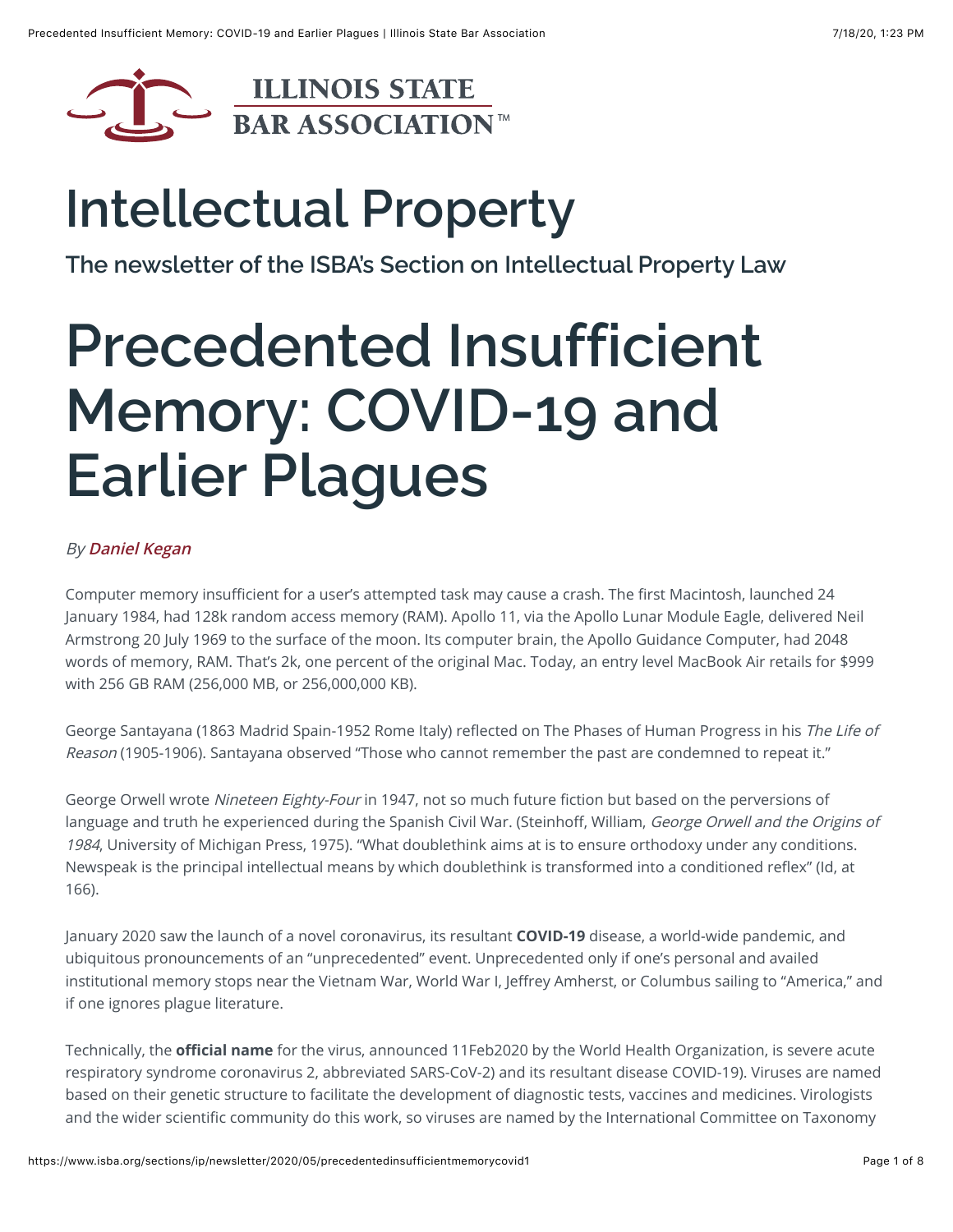of Viruses (ICTV). Diseases are named to enable discussion on disease prevention, spread, transmissibility, severity and treatment. Human disease preparedness and response is WHO's role, so diseases are officially named by WHO in the International Classification of Diseases (ICD). For general communication to the public, WHO often refers to the virus as COVID-19 (WHO, Naming the coronavirus disease).

During the Italian Renaissance Italian physicians thought a celestial "influence" caused what we now call "influenza."

**Albert Camus' The Plague (La Peste** in his original French), published 1947, novelisticly describes a plague sweeping the French Algerian city of Oran. <en.wikipedia.org/wiki/The Plague>. The novel is believed to be based on the cholera epidemic that killed many in Oran in 1849 following French colonization, although the novel is set in the 1940s. The US Centers for Disease Control and Prevention (CDC) report described Oran as decimated by plague in 1556 and 1678.

Several quotations from Camus' The Plague are remembered by some:

- "I have no idea what's awaiting me, or what will happen when this all ends. For the moment I know this: there are sick people and they need curing."
- "The truth is that everyone is bored, and devotes himself to cultivating habits."
- "What's true of all the evils in the world is true of plague as well. It helps men to rise above themselves."
- "But what does it mean, the plague? It's life, that's all.
- "All I maintain is that on this earth there are pestilences and there are victims, and it's up to us, so far as possible, not to join forces with the pestilences."
- "Stupidity has a knack of getting its way; as we should see if we were not always so much wrapped up in ourselves."
- "It may seem a ridiculous idea, but the only way to fight the plague is with decency."
- "The evil in the world comes almost always from ignorance, and goodwill can cause as much damage as ill-will if it is not enlightened. People are more often good than bad, though in fact that is not the question. But they are more or less ignorant and this is what one calls vice or virtue, the most appalling vice being the ignorance that thinks it knows everything and which consequently authorizes itself to kill. The murderer's soul is blind, and there is no true goodness or fine love without the greatest possible degree of clear-sightedness."

"To write the book, Camus immersed himself in the history of plagues. He read about the Black Death that killed an estimated 50 million people in Europe in the 14th century, the Italian plague of 1630 that killed 280,000 across Lombardy and Veneto, the great plague of London of 1665 as well as plagues that ravaged cities on China's eastern seaboard during the 18th and 19th centuries. … He was drawn to his theme because he believed that the actual historical incidents we call plagues are merely concentrations of a universal precondition, dramatic instances of a perpetual rule: that all human beings are vulnerable to being randomly exterminated at any time, by a virus, an accident or the actions of our fellow man. The people of Oran can't accept this. Even when a quarter of the city is dying, they keep imagining reasons it won't happen to them. They are modern people with phones, airplanes and newspapers. They are surely not going to die like the wretches of 17th-century London or 18th-century Canton." (Alain de Botton).

**Genuine plagues** have formed the central elements of books from Giovanni Boccaccio's c. 1353 The Decameron onwards. Boccaccio tells the tales of ten people of Florence who escape from the Black Death in their city. The book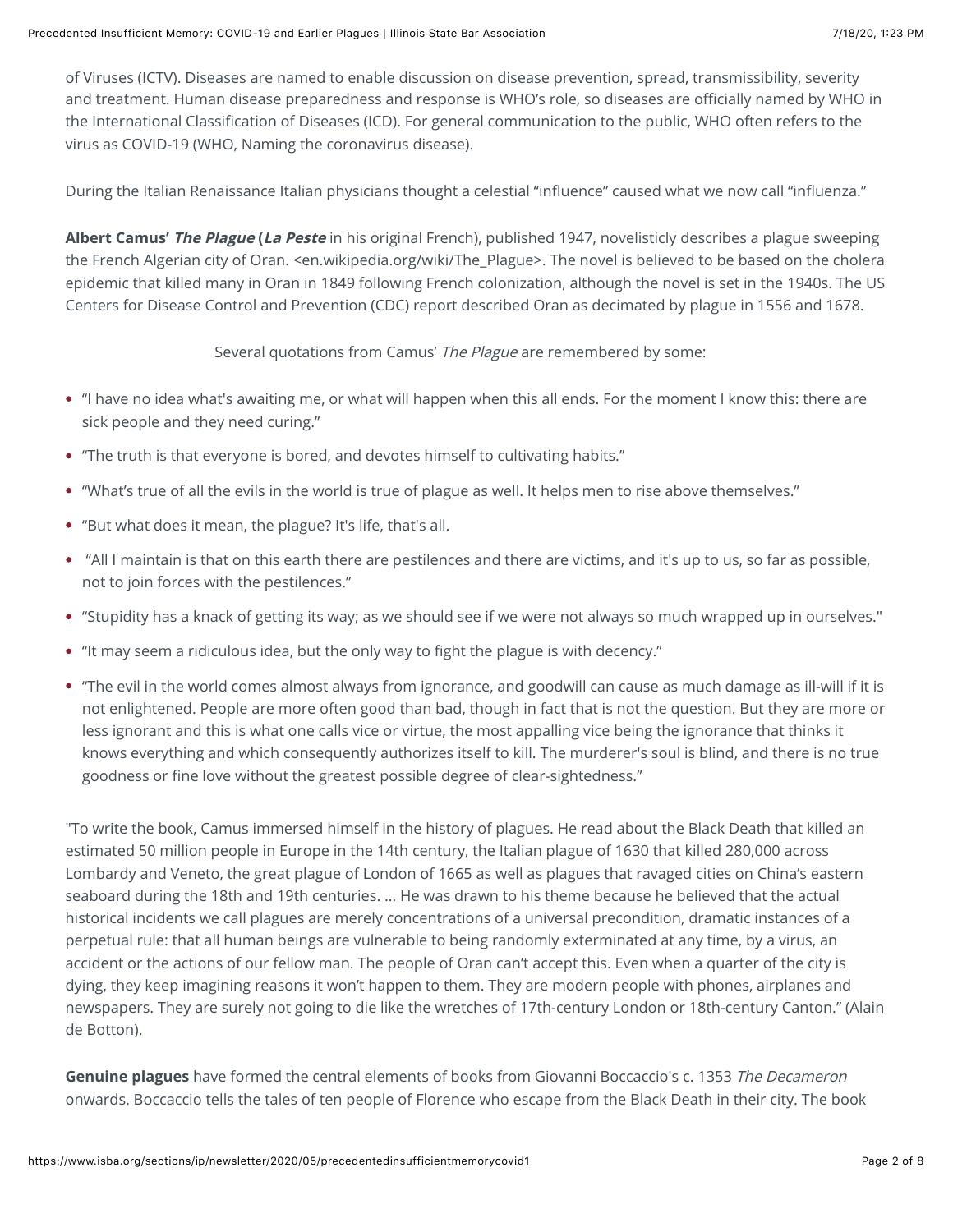inspired Geoffrey Chaucer's 14th-century Canterbury Tales, which similarly tells the stories of people on pilgrimage in a time of plague. Ingmar Bergman's 1957 film The Seventh Seal (Swedish: Det sjunde inseglet) is set in Denmark during the Black Death, and features a game of chess with Death personified as a monk-like figure. <en.wikipedia. org/wiki/Disease\_in\_fiction>.

**Plagues in Fiction**. Diseases, especially if infectious, have long been popular themes and plot devices in fiction. Daniel Defoe's pioneering 1722 A Journal of the Plague Year is a fictional diary of a man's life during the plague year of 1665 in England. Mary Shelley's 1826 The Last Man created the genre of "post-apocalyptic pandemic thriller" with her story of a plague that is spreading across Europe towards her protagonists in Britain. Edgar Allan Poe's 1842 "The Masque of the Red Death" is a gothic tale of a plague, perhaps symbolizing the hubris of the wealthy, and their nemesis. More recently, Michael Crichton's 1969 The Andromeda Strain is a science fiction thriller about a world-threatening microbe that a military satellite brings down to Earth and wipes out a town in Arizona. White-coated scientists do their best to contain the outbreak. (Id.)

**Recent Non-Fiction**. Less than a century ago (1918-1920), the world suffered the Spanish Influenza pandemic. "Only influenza," it killed more than 50 million people worldwide, perhaps 100 million, in a year. Overcrowded military camps and wide-ranging troop deployments allowed the highly contagious flu to spread quickly; transport ships became "floating caskets." Yet the US government refused to shift priorities away from the war and, in effect, ignore the crisis. Shortages of health care workers hurt both military and civilians, inept public health officials worsened the death toll. <en.wikipedia.org/wiki/John\_M.\_Barry>.

**Disaster Communities**. Some time ago following a severe drought and famine in his homeland Canaan, Jacob and his descendants emigrated to Egypt (Genesis 43). Local disasters have long prompted emigrants, and less impacted communities helping afflicted communities and refugees (cf. Good Samaritan, Luke 10). First Responders throughout the USA came to New Orleans to help with Hurricane Katrina (23-31 August 2005), New Orleans flooding, and recovery. Communities beyond Katrina's impact absorbed many refugees, especially upstate Louisiana and Houston. The National Weather Service was lauded for providing accurate forecasts well in advance. However, other state, local, and federal officials were criticized for their responses. Post storm investigations concluded that the US Army Corps of Engineers, which had designed and built the region's levees decades earlier, was responsible for the failure of the flood-control systems. <en.wikipedia.org/wiki/Hurricane\_Katrina>.

**Rebeca Solnit**, in A Paradise Built in Hell: The Extraordinary Communities That Arise in Disaster, recounts the SS Mont-Blanc explosion in Halifax, Nova Scotia, Canada (6Dec 2017); earthquakes in San Francisco (1906), Mexico City, and Managua Nicaragua; London during the Blitz (1940-41); New York on 9/11; and New Orleans from Katrina. Solnit's research shows the altruism that often spontaneously develops among the ordinary, former, residents, sometimes impeded by some elites and authorities, fearing the masses and, consciously or not, preserving festering inequalities.

**Rhymes**. "History doesn't repeat itself but it often rhymes." (Attributed to Mark Twain, not authenticated). Why did the world shut down for Covid-19 but not Ebola, SARS, or Swine Flu, asked and answered Kaleigh Rogers (14Apr2020). SARS and MERS were deadly but not easily spread; Swine flu was easily spread but not as deadly; Ebola was very severe but hard to contract. One of the difficulties of Covid-19 is the Silent Spreading of the virus (Huang, 13Apr2020).

**Orwell**. George Orwell long championed "language as an instrument for expressing and not for concealing or preventing thought." In the near aftermath of World War II he recognized "the present political chaos is connected with the decay of language.… If you simplify your English, you are freed from the worst follies of orthodoxy.… Political language…is designed to make lies sound truthful and murder respectable, and to give the appearance of solidity to pure wind." (Orwell, 1946; 1968 at 139.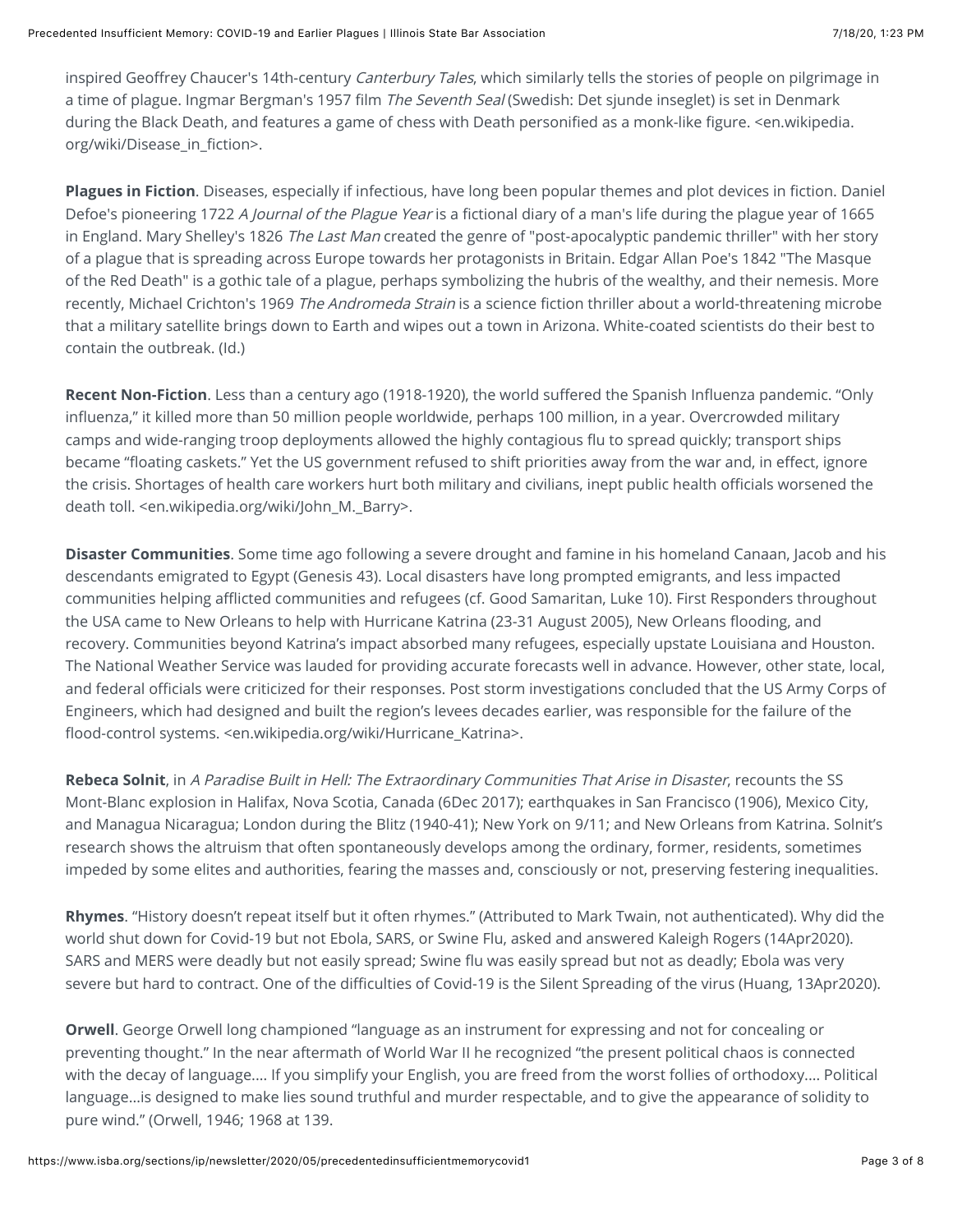**Dr. Anthony Fauci**, Director of the National Institute of Allergy and Infectious Diseases since 1984, has been dreading a pandemic like Covid-19 for years. Before the first Covid-19 symptom, Anna Rothschild interviewed Dr Fauci about vaccines and the anti-vaccination movement. In passing, asked "What's the thing that keeps you up at night?" Dr Fauci replied:

the emergence of a new virus that the body doesn't have any background experience with, that is very transmissible, highly mortality. Now what I've essentially done is paint the picture of a pandemic influenza. Now it doesn't have to be influenza. It could be something like SARS. SARS was really quite scary. Thankfully, it kind of burned itself out by good public health measures. But the thing that worries most of us in the field of public health is a respiratory illness that can spread even before someone is so sick that you want to keep them in bed. And that's really the difference.

Rothschild, Anna, "Dr. Fauci Has Been Dreading A Pandemic Like COVID-19 For Years, 7Apr2020, < **https://fi[vethirtyeight.com/features/dr-fauci-has-been-dreading-a-pandem...](https://fivethirtyeight.com/features/dr-fauci-has-been-dreading-a-pandemic-like-covid-19-for-years/%3E)**

## **Practical Work-From-Home Guidance**

**American Bar Association**, COVID-19 Mental Health Resources,

<**[https://www.americanbar.org/groups/lawyer\\_assistance/resources/covid-19-...](https://www.americanbar.org/groups/lawyer_assistance/resources/covid-19--mental-health-resources/%3E)**

**American Bar Association**, The ABA Coronavirus (COVIS-19) Task Force,

<**[https://www.americanbar.org/advocacy/the-aba-task-force-on-legal-needs-a...](https://www.americanbar.org/advocacy/the-aba-task-force-on-legal-needs-arising-out-of-the-2020-pandem/%3E)**

**American Hospital Association**, Working from home during COVID-19 pandemic, April 2020.

- < **https://www.ama-assn.org/system/fi[les/2020-04/cybersecurity-work-from-home-covid-19.pdf](https://www.ama-assn.org/system/files/2020-04/cybersecurity-work-from-home-covid-19.pdf)** >
- **American Psychological Association.** COVID-19 Pandemic: Free APA Publishing Rersources,

<**[https://www.apa.org/pubs/covid-19-resources>](https://www.apa.org/pubs/covid-19-resources%3E)**

- **FiveThirtyEight**. How Americans View the Coronavirus. (Aaron Bycoffe et al), </projects.fivethirtyeight.com/coronavirus-polls/>
- **Occupational Health and Safety Administration**, Guidance on Preparing Workplaces for COVID-19, March 2020, <**[https://www.osha.gov/Publications/OSHA3990.pdf>](https://www.osha.gov/Publications/OSHA3990.pdf%3E)**

### **References and Resources**

**American Association of University of Professors & American Federation of Teachers**, AFT and AAUP Principles for Higher Education Response to COVID-19, 17Mar2020,

<**[www.aaup.org/news/aft-and-aaupprinciples-higher-education-re-sponsecovid...](http://www.aaup.org/news/aft-and-aaupprinciples-higher-education-re-sponsecovid-19#.XpCTxy_MzOQ%3E)**

**American Psychological Association**, Five Ways to View Coverage of the coronavirus, Mar2020,

<**<https://www.apa.org/helpcenter/>** pandemics>

**American Psychological Association**, How to Protect Your Patients and Your Practice, 5Mar2020,

<**<https://www.apaservices.org/prac-tice/>** news/covid19-psychology-ser-vicesprotection>

**Apple**, COVID-19 Screening Tool,

<**[https://www.apple.com/covid19/>](https://www.apple.com/covid19/%3E)**

**Barber, William J, II & Jonathan Wilson-Hartgrove**, Prayer Will Not Stop the Coronavirus, The Nation, 16 Mar2020,

 <**[www.thenation.com/article/soci-ety/](http://www.thenation.com/article/soci-ety/)** national-day-prayer-coronavirus/> **Barron, Laignee**, What We Can Learn From Singapore Taiwan and Hong Kong About Handling Coronavirus, 13Mar2020, </time.com/5802293/coronaviruscovid19- singapore-hong-kong-taiwan/ >

**Barry, John M**, The Great Influenza: The Story of the Deadliest Pandemic in History, 2004.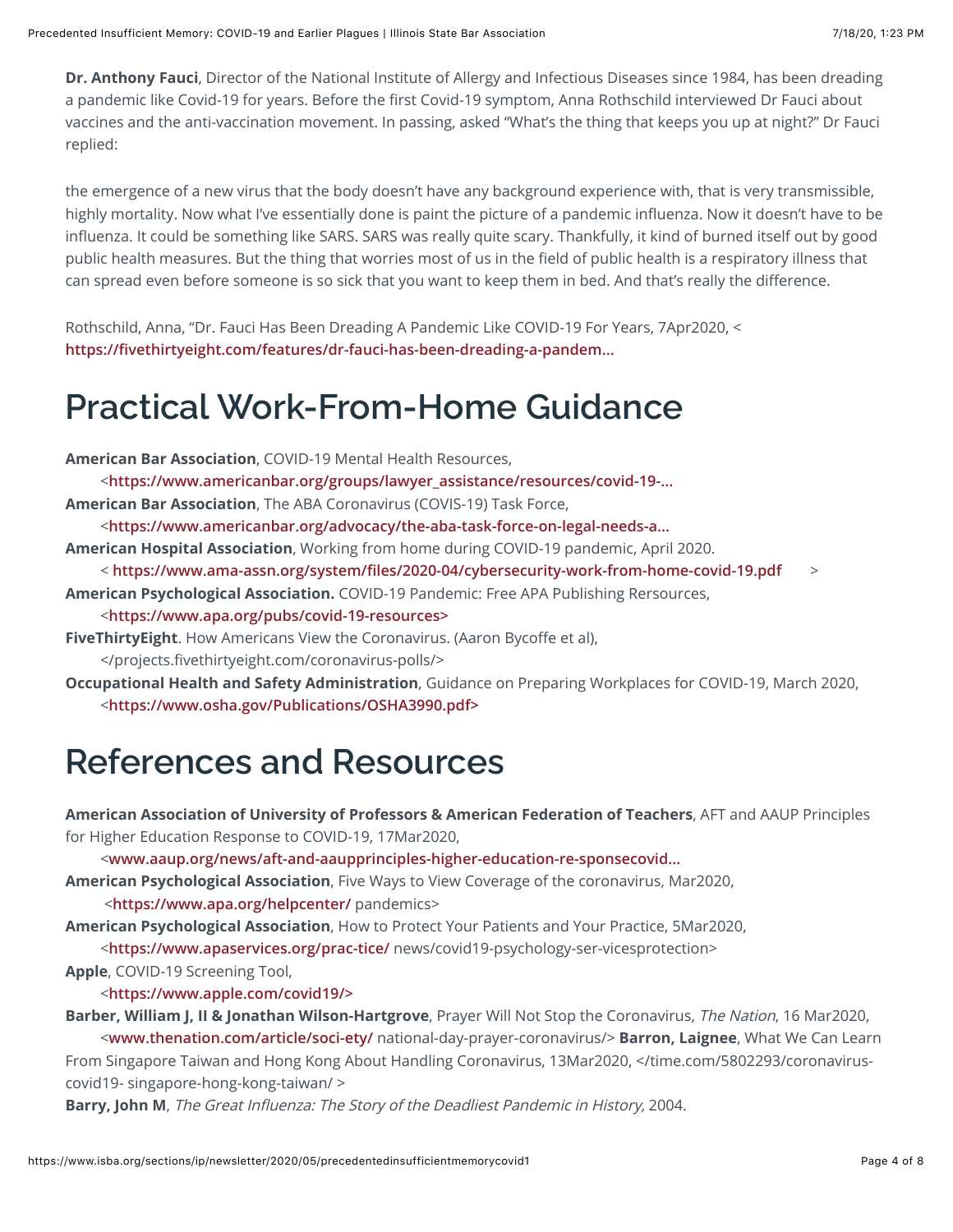**Barry, John M,** Rising Tide: The Great Mississippi Flood of 1927 and How It Changed America, 2007. **BBC News**, Coronavirus: World must prepare for pandemic, says WHO, 24Feb2020,

</**[www.bbc.com/news/](http://www.bbc.com/news/)** world-51611422? utm\_source=SFMC&utm\_medium=em

ail&utm\_campaign=Daily\_Newsletter\_ Daily-Rundown\_20200224>

**Begley, Sharon & Hyacinth Empinado**, It's difficult to grasp the projected deaths from Covid-19. Here's how they compare to other causes of death, Stat- News, 9Apr2020,

 <**https://www.statnews.com/ 2020/04/09/its-diffi[cult-to-grasp-the-projected-deaths-from-covid-19-heres](https://www.statnews.com/%202020/04/09/its-difficult-to-grasp-the-projected-deaths-from-covid-19-heres-how-they-compare-to-other-causes-of-death/)how-they-compare-to-other-causes-of-death/**>

**Bloomberglaw**, Scientists, Lawyers Create Coronavirus Intellectual Proper-ty Pledge, 30Masr2020,

</news.bloomberglaw.com/ip-law/ scientists-lawyers-create-coronavirus-ip-pledge>

**Boccaccio, Giovanni,** Decameron, c 1353.

**Bourouiba, Lydia**, Turbulent Gas Clouds and Respiratory Pathogen Emissions: Potential Implications for Reducing Transmission of COVID-19, JAMA Insights, 26Mar2020,

 <jamanetwork.com/journals/jama/fullarticle/2763852?utm\_sou…agement& utm\_medium=social&utm\_ term=040420&#.XogwJfrvqco.- facebook>

**Burkhart, Geoff**, Isolation, Quarantine and Your Client, CBA News, Chicago Bar Association, 10Jan2015. **California Department of Health Care Services**, Guidance Relating to Non-Discrimination in Medical Treatment for Novel Coronavirus 2019 (COVID-19), 30Mar2020,

 <**<https://www.dhcs.ca.gov/Docu-ments/>** COVID-19/Joint-Bullletin-Medical- Treatment-for COVID-19-033020.pdf> **Calicchio, Dom**, New York-area coronavirus outbreak originated primarily in Europe, not China, New York Times, 8Feb2020.

<**[www.foxnews.com/science/new-yorkarea-coronavirus-outbreak-origi-natedpri...](http://www.foxnews.com/science/new-yorkarea-coronavirus-outbreak-origi-natedprimarily-in-europe-not-china-report%3E)**

**Camus, Albert**, The Plague (La Peste), 1947.

**Centers for Disease Control and Prevention** [CDC], Public Guide, Coronavirus Disease 2019,

<**<https://www.cdc.gov/coronavirus/>** 2019-ncov/prevent-getting-sick/prevention. html>

**Centers for Disease Control and Prevention** [CDC], Morbidity and Mortality Weekly Report (MMWR), 8Apr2020, <**[www.cdc.gov/mmwr/volumes/69/wr/mm6915e1.htm?s\\_cid=mm6915e1\\_x>](http://www.cdc.gov/mmwr/volumes/69/wr/mm6915e1.htm?s_cid=mm6915e1_x%3E)**

**Center for Disease Control and Prevention [CDC],** "Preparedness 101: Zombie Apocalypse." 20May2011,

<**[https://blogs.cdc.gov/publichealthmatters/2011/05/preparedness-101-zombi...](https://blogs.cdc.gov/publichealthmatters/2011/05/preparedness-101-zombie-apocalypse/%3E)**

- **Corkery, Michael & Sapna Maheshwari**, Is There Really a Toilet Paper Shortage?, New York Times, 13- Mar2020. </**[www.nytimes.com/2020/03/13/](http://www.nytimes.com/2020/03/13/)** business/toilet-paper-shortage.html>
- **Cowell, Alan**, Photos From a Century of Epidemics, New York Times, 20- Mar2020l,

 </**[www.nytimes.com/2020/03/20/](http://www.nytimes.com/2020/03/20/)** world/europe/coronavirus-aids-span-ishflu-ebola-epidemics.html> **Crichton, Michael**, The Andromeda Strain, 1969.

**de Botton, Alain**, "Camus on the Coronavirus," New York Times, 19- Mar2020,

<**[www.nytimes.com/2020/03/19/](http://www.nytimes.com/2020/03/19/)** opinion/sunday/coronavirus-camus-plague. html>.

**Defoe, Daniel**, A Journal of the Plague Year, 1722.

**Dudek, Mitch**, Tips from Chicago teachers for parents thrust into home schooling by coronavirus, Chicago Sun-Times, 18Mar2020,

<chicago.suntimes.com/coron-avirus/ 2020/3/18/21185111/tips-par-entshome-schooling-amid-coron-avirus>

**Engst, Adam**, Get 'Take Control of Working from Home Temporarily' for Free, TidBITS, 16Mar2020,

<tidbits.com/ 2020/03/16/get-take-control-of-work-ingfrom-home-temporarily-for-free/>

**Engst, Adam**, Thought and Recommendations Surrounding COVID-19, TidBITS, 13Mar2020, <tidbits.com/page/3/>

**Environmental Protection Agency**, [EPA] List N: Disinfectants for Use Against SARS-CoV-2, 9Apr2020,

< **[https://www.epa.gov/pesticide-registration/list-n-disinfectants-use-agai...](https://www.epa.gov/pesticide-registration/list-n-disinfectants-use-against-sars-cov-2%3E)**

**Fisher, Max**, How Worried Should You Be About the Coronavirus?, New York Times, 6Mar2020,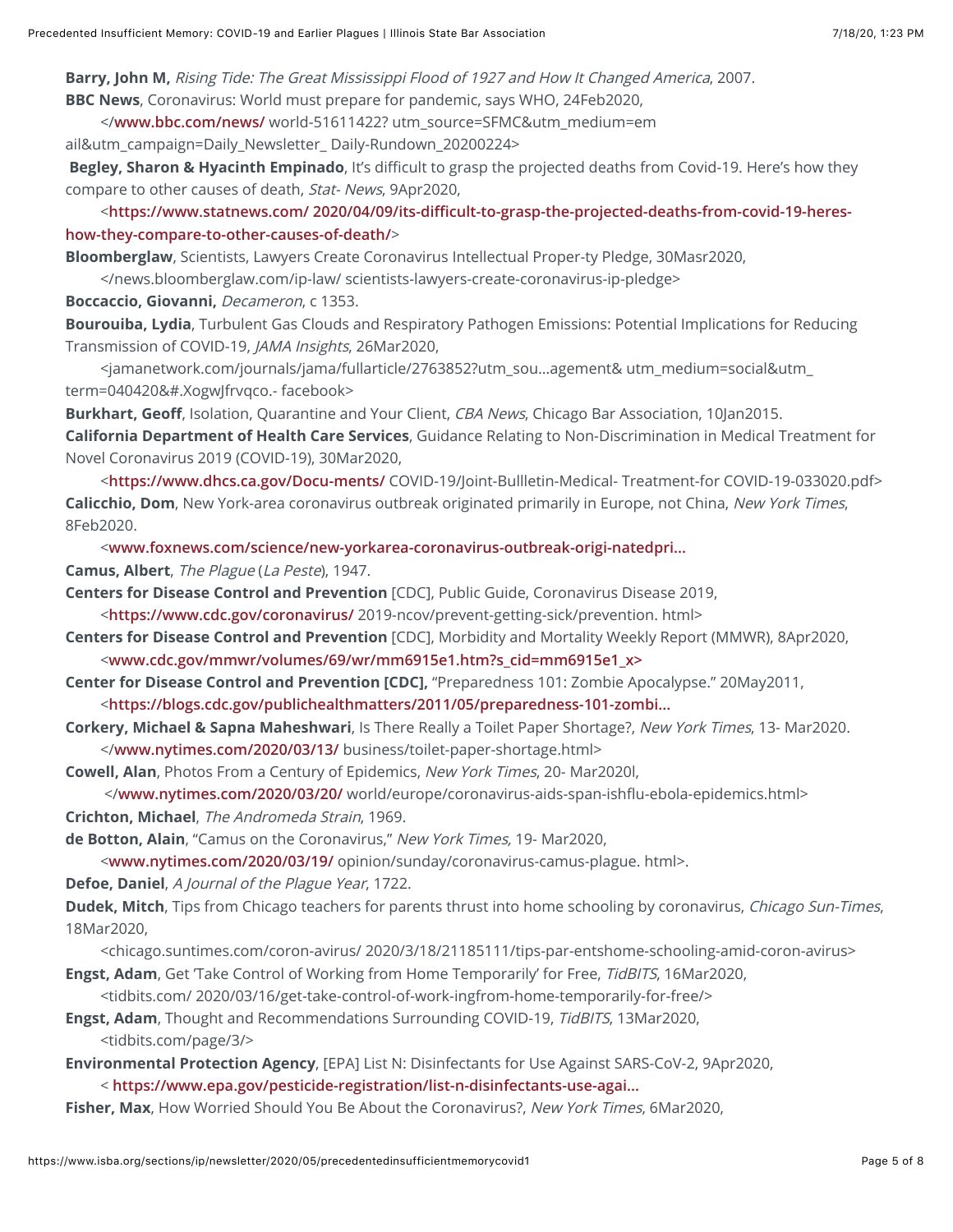<**[www.nytimes.com/2020/03/05/](http://www.nytimes.com/2020/03/05/)** world/coronavirus-interpreter.html>

**Goodman, Peter S**, Markets Plunge. Economies Stall. Panic Spreads It All Feels Very 2008, New York Times, 13- Mar2020.

</**[www.nytimes.com/2020/03/13/](http://www.nytimes.com/2020/03/13/)** business/coronavirus-global-economy. html>

**Guan, Wei-jie et al**, Clinical Characteristics of Coronavirus Disease 2019 in China, New England Journal of Medicine, 28Feb2020,

</**[www.nejm.org/doi/full/10.1056/](http://www.nejm.org/doi/full/10.1056/)** NEJMoa2002032>

**Illinois Executive Order In Response to COVID-19**, #8, (Gov JB Pritzker), 20Mar2020,

<**<https://www2.illinois.gov/IIS-News/>** 21288-Gov.\_Pritzker\_S-tay\_ at\_Home\_Order.pdf>

**Institute for Health Metrics and Evaluation (IHME)**, University of Washington, COV ID-19 projections assuming full social distancing through May 2020, 8Apr2020 visited,

 <**<http://covid19.healthdata.org/>** united-states-of-america> **Internal Revenue Service** [IRS}, Coronavirus Tax Relief and Economic Impact Payments.

</**[www.irs.gov/coronavirus-tax-relief-and-economic-impact-payments>](http://www.irs.gov/coronavirus-tax-relief-and-economic-impact-payments%3E)**

**Huang, Pien**, What We Know About The Silent Spreaders of COVID-19, NPR, 13Apr2020,

 **[https://www.npr.org/sections/goatsandsoda/2020/04/13/831883560/can-a-coronavirus-patient-who-isnt](https://www.npr.org/sections/goatsandsoda/2020/04/13/831883560/can-a-coronavirus-patient-who-isnt-showing-symptoms-infect-others?utm_source=SFMC&utm_medium=email&utm_campaign=Daily_Newsletter_Daily-Rundown_20200414)showing-symptoms-infect-others?**

**utm\_source=SFMC&utm\_medium=email&utm\_campaign=Daily\_Newsletter\_Daily-Rundown\_20200414**. **John Hopkins**, Coronavirus Research Center.

 <coronavirus.jhu.edu/map.html? utm\_source=SFMC&utm\_medium=email&utm\_campaign=Daily\_Newsletter\_ Daily-Rundown\_20200409>

**Jones, Chris**, The AIDS ear. 1606 London. A crisis can reshape the arts. Will the coronavirus change our current artistic moment?, Chicago Tribune, 11Mar2020,

 <**[www.chicagotribune.com/coronavirus/](http://www.chicagotribune.com/coronavirus/)** ct-ent-coronavirus-change-arts- 0315-20200311-nfmvrjngdjctlcpvhh5atfzv6ystory.html>

**Krugman, Paul**, Paranoid Politics Goes Viral, New York Times, 2Mar2020.

</**[www.nytimes.com/2020/03/02/](http://www.nytimes.com/2020/03/02/)** opinion/coronavirus-trump.html>

Lee, Stephanie M, The Coronavirus May Linger On Plastic And Stainless Steel For Days, BuzzFeed, 11Mar2020,

</**[www.buzzfeednews.com/article/](http://www.buzzfeednews.com/article/)** stephaniemlee/coronavirus-plastic-stainless-steel-surfaces>.

**Lovelace Berkeley, Jr**, The coronavirus may be deadlier than the 1918 flu: Here's how it stacks up to other pandemics, CNBC, 28Mar2020,

 </**[www.cnbc.com/2020/03/26/](http://www.cnbc.com/2020/03/26/)** coronavirus-may-be-deadlier-than-1918-flu-heres-how-it-stacks-up-tootherpandemics.html>

**New York Executive Order**, Continuing Temporary Suspension and Modification of Laws Relating to the Disaster Emergency, #202.7, (Gov Andrew M Cuomo), 22Mar2020,

 </**[www.governor.ny.gov/news/](http://www.governor.ny.gov/news/)** no-2027-continuing-temporary-suspen-sionand-modification-laws-relatingdisasteremergency>

**New York State Psychological Association**, NYSPA's Joint Statement on Coronavirus and Xenophobia, 13Mas-r2020, <**<https://www.nyspa.org/news/>** 493366/NYSPAs-Joint-Statement-on Coronavirus-and-Xenophobia.htm>

**Orwell, George**. Nineteen Eighty-Four, 1949.

**Orwell, George**. Politics and the English Language, April 1946. Reprinted in The Collected Essays, Journalism and Letters of George Orwell, vol 4, In Front of Your Nose, 1945-1950, Sonia Orwell & Ian Angus, eds Harcourt Brace Jovanovich, 1968.

**Poe, Edgar Allan**, The Masque of the Red Death, 1842.

**Pueyo, Tomas**, Coronavirus: The Hammer and the Dance: What the Next 18 Months Can Look Like, if Leaders Buy Us Time, Medium, 19Mar2020.

<medium.com/@tomaspueyo/ coronavirus-the-hammer-and-the-dancebe9337092b56>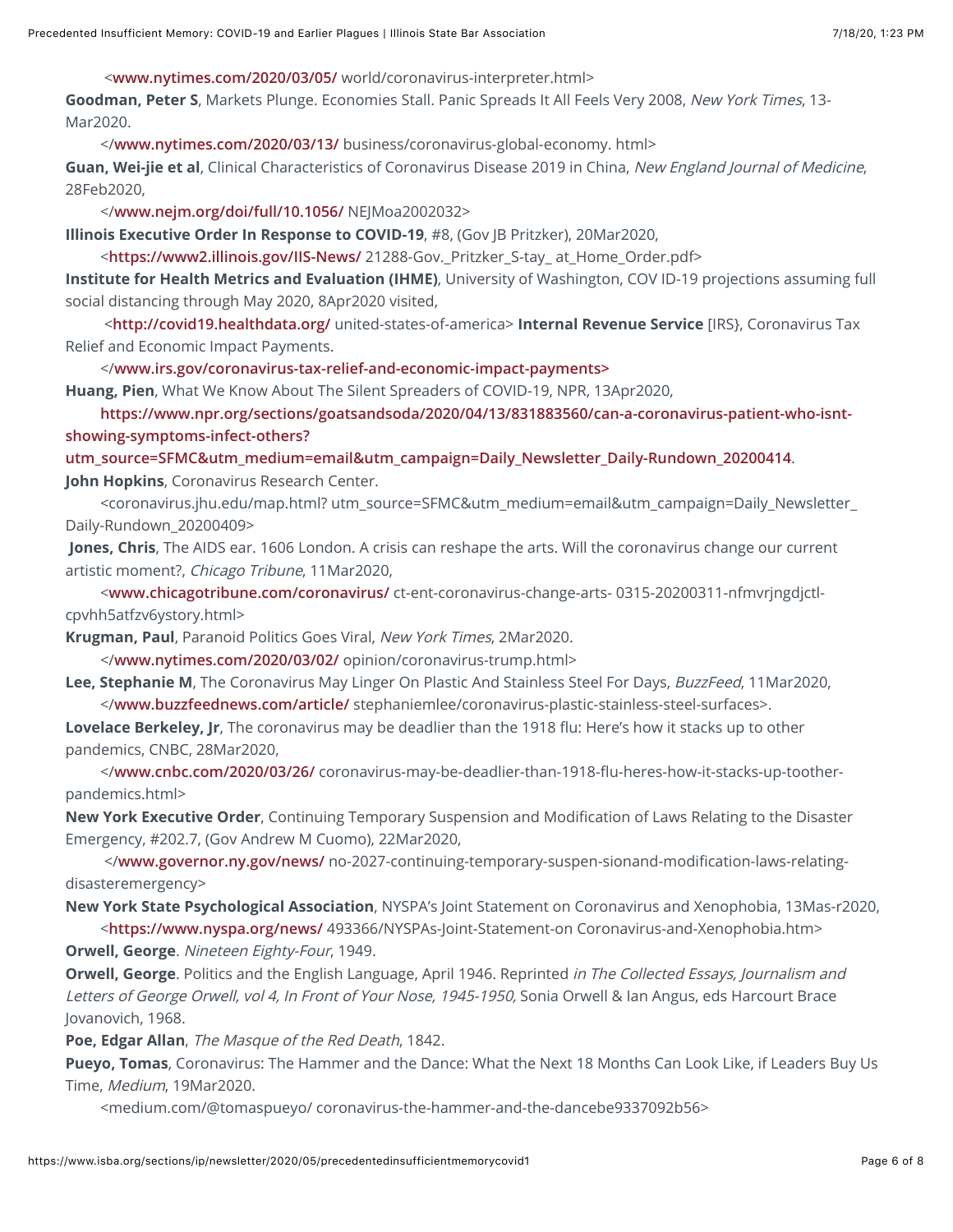**Pueyo, Tomas**. YouTube animation based on Pueyo, Estimating actual new COVID-19 cases in your area,

#### <**[https://www.youtube.com/watch? v=mCa0JXEwDEk&t=3sRICk](https://www.youtube.com/watch?%20v=mCa0JXEwDEk&t=3sRICk)** >

**Rogers, Kaleigh**, Why Did The World Shut Down For COVID-19 But Not Ebola, SARS Or Swine Flu?, Five Thirty Eight, 14Apr2020,

<fivethirtyeight.com/features/why-did-the-world-shut-down-for-covid-19-but-not-ebola-sars-or-swine-flu/>

**Sanger, David E, et al**, Before Virus Outbreak, a Cascade of Warnings Went Unheeded, New York Times, 19- Mar2020, <**[www.nytimes.com/2020/03/19/us/](http://www.nytimes.com/2020/03/19/us/)** politics/trump-coronavirus-… medium=email&utm\_campaign=Daily\_

Newsletter\_Daily-Rundown\_ 20200319>

**ScienceAlert**, Earth Is Vibrating Substantially Less Because There's So Little Activity Right Now, 5Apr2020, </**[www.sciencealert.com/the-earth-ismoving-substantially-less-because-ofthe...](http://www.sciencealert.com/the-earth-ismoving-substantially-less-because-ofthe-global-pandemic%3E)**

**SciNews**, Genetic Study Identifies Three Variant of SARS-CoV-2 coronavirus 9Apr2020,

<**<http://www.sci-news.com/medi-cine/>** three-variants-sars-cov-2-coron-avirus- 08313.html>

**Shelley, Mary,** The Last Man, 1826.

**Solnit, Rebecca**, in A Paradise Built in Hell: The Extraordinary Communities That Arise in Disaster, Penguin Books, 2010.

**Steinhoff, William**, George Orwell and the Origins of 1984, University of Michigan Press, 1975.

**Thomson-DeVeaux, Amelia**, What Should The Government Spend To Save A Life?, FiveThirtyEight, 27- Mar2020, </fivethirtyeight.com/features/ what-should-the-government-spend-to-save-a-life/>

**Tracy, Marc**, The Medical News Site That Saw the coronavirus Coming Months Ago, New York Times, 30Mar2020, (**[www.StatNewscom](http://www.statnewscom/)**, and reporter Helen Branswell),

 </**[www.nytimes.com/2020/03/30/](http://www.nytimes.com/2020/03/30/)** business/media/stat-news-boston-coronavirus. html> **Valinsky, Jordan**, Apple says it's fine to wipe your iPhone with a Clorox wipe, CNN, 10Mar2020,

 <**<https://www.cnn.com/2020/03/10/>** tech/apple-iphone-clorox/index.html> **Wikipedia**, Demographics of the United States, Vital Statistics, [2018 Population 327,167,000; Deaths 2,839,205;

Deaths per day= 7,975],

 <**[https://en.wikipedia.org/wiki/De-mographics\\_](https://en.wikipedia.org/wiki/De-mographics_)** of\_the\_United\_States#Vi-tal\_ statistics\_from\_1935> Wikipedia, NIOSH air filtration rating [N95 Masks], </en.wikipedia.org/wiki/ NIOSH\_air\_filtration\_rating> **Wilson, Michael**, What ew York Looked Like During the 1918 Flu Pandemic, New York Times, 2Apr2020,

</**[www.nytimes.com/2020/04/02/nyregion/spanish-](http://www.nytimes.com/2020/04/02/nyregion/spanish-flu-nyc-virus.html%3E)flu-nyc-virus.html>**

**World Health Organization**. Coronavirus disease (COVID-19) advice for the public: Myth busters, Apr2020,

 </**[www.who.int/emergencies/dis-eases/](http://www.who.int/emergencies/dis-eases/)** novel-coronavirus-2019/advice-for-public/myth-busters> **World Health Organization**. Naming the coronavirus disease (COVID-19) and the virus that causes it.

 <**[www.who.int/emergencies/dis-eases/](http://www.who.int/emergencies/dis-eases/)** novel-coronavirus-2019/techni-calguidance/naming-the-coronavirusdisease-( covid-2019)-and-the-virus-that-causes-it>

**WTOP**, Coronavirus: How police in Maryland, Virginia and DC plan to en-force stay-at-home orders, 1Apr2020,

 </wtop.com/coronavirus/2020/03/ coronavirus-how-police-in-maryland-dcplan-to-enforce-stay-at-home-orders/>

**Yong, Ed**, How the Pandemic Will End, The Atlantic, 25Mar2020.

</**[www.theatlantic.com/health/ar-chive/](http://www.theatlantic.com/health/ar-chive/)** 2020/03/how-will-coronavirus-end/ 608719/>

**Zimmer, Carl**, Most New York Coronavirus Cases Came From Europe, Genomes Show, New York Times, 8Apr2020, <**[https://www.nytimes.com/ 2020/04/08/science/new-york-coron-aviruscases-europe-genomes.html](https://www.nytimes.com/%202020/04/08/science/new-york-coron-aviruscases-europe-genomes.html)**>

KeganLaw, Chicago, **[daniel@keganlaw.com](mailto:daniel@keganlaw.com)**, Copyright © Daniel Kegan, 2020.